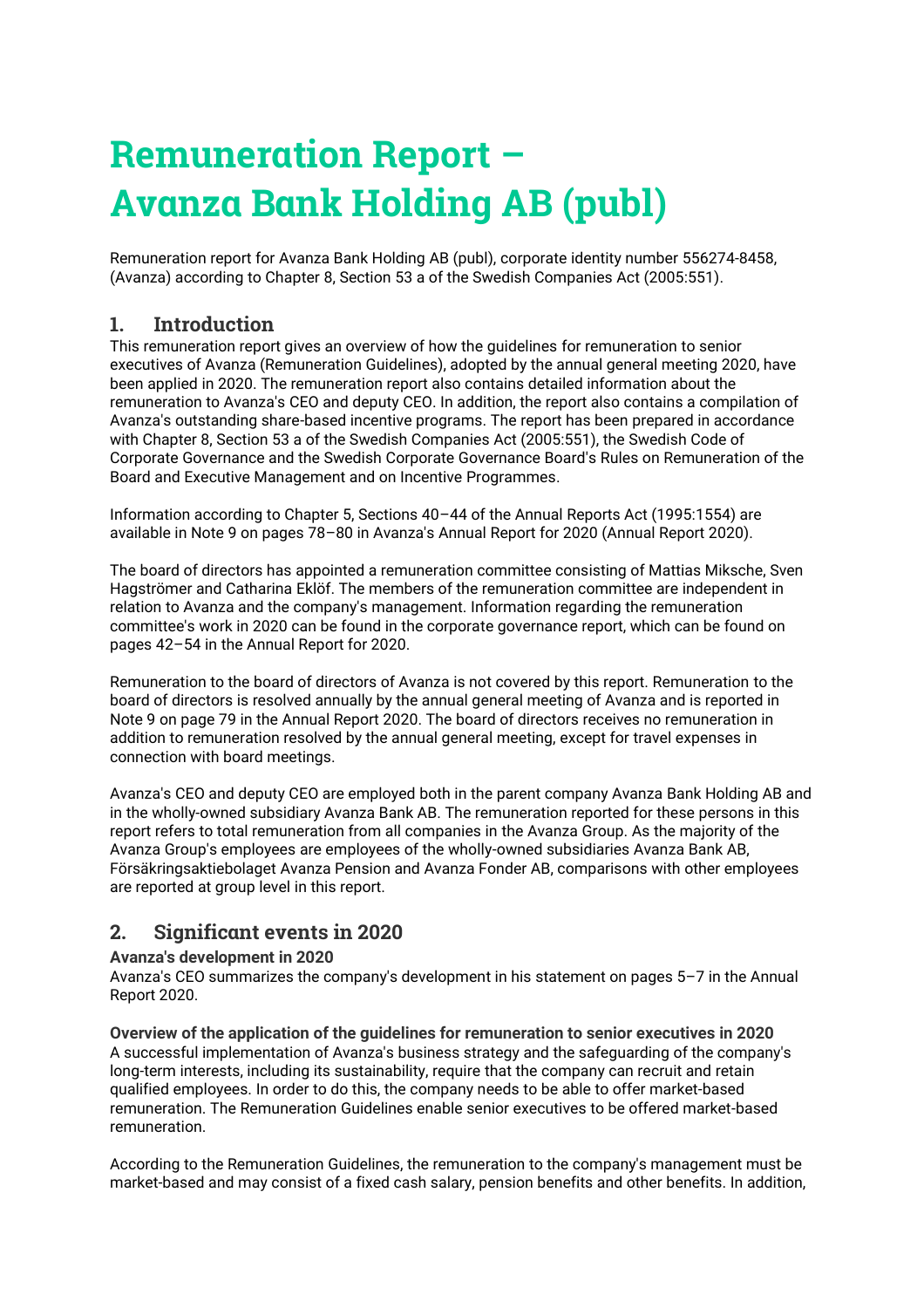the annual general meeting may - and regardless of the Remuneration Guidelines - resolve on, for example, share and share price-related remuneration or incentive programs based on warrants, as well as remuneration to the board of directors. The Remuneration Guidelines adopted by the annual general meeting 2020 can be found on pages 61–62 in the Annual Report 2020. The auditor's report on whether the Remuneration Guidelines have been followed is available on Avanza's website [https://investors.avanza.se/en/about/about-avanza/.](https://investors.avanza.se/en/about/about-avanza/)

The remuneration committee has evaluated the performance of the CEO and deputy CEO in 2020 and prepared the board of director's resolution on remuneration for these persons as well as for other persons in the company's management. Furthermore, the remuneration committee has reviewed the Remuneration Guidelines. The remuneration committee has also reviewed the company's remuneration structures and remuneration levels, including the company's incentive program. A longterm ownership interest in the company is encouraged through the possibility for the company's management to purchase warrants in the incentive program that is aimed at all employees.

In 2020, Avanza did not make any deviations from the decision-making process that, according to the Remuneration Guidelines, must be applied to determine the remuneration. Neither has Avanza deviated from the Remuneration Guidelines for special reasons.

| Name of<br>director<br>(position)                 |                | Fixed remuneration*          | $\mathfrak{p}$<br>Variable<br>remuneration*** | 3<br>Extraordinary<br>remuneration | 4<br>Pension<br>benefits | 5<br>Total<br>remuneration | 6<br>Portion of<br>fixed and<br>variable |
|---------------------------------------------------|----------------|------------------------------|-----------------------------------------------|------------------------------------|--------------------------|----------------------------|------------------------------------------|
|                                                   | Base<br>salary | Other<br>remunera-<br>tion** |                                               |                                    |                          |                            | remunera-<br>tion****                    |
| Rikard<br>Josefson<br>(CEO)                       | 6,718          | 667                          | 0                                             | $\Omega$                           | 2,855                    | 10,240                     | 100/0                                    |
| Birgitta<br>Hagenfeldt<br>(CFO,<br>deputy<br>CEO) | 2,590          | 308                          | 0                                             | 0                                  | 782                      | 3,680                      | 100/0                                    |

**Table 1** – **Total remuneration to the CEO and the deputy CEO**

Table 1 below sets out the total remuneration to Avanza's CEO and deputy CEO in 2020 (SEK thousand).

\* Avanza's CEO and deputy CEO are employed 50% in Avanza Bank Holding AB and 50% in the wholly-owned subsidiary Avanza Bank AB, and thus receive 50% of their total salary from each company.

\*\* Refers to warrants financing (SEK 660,000 for the CEO and SEK 252,000 for the deputy CEO ), health insurance (SEK 7,000 for the CEO and deputy CEO respectively) and home cleaning (SEK 0 for the CEO and SEK 49,000 for the deputy CEO). The warrants financing is an annual one-time payment of 10% of the executive's base salary, only intended for financing the acquisition of warrants in Avanza's incentive program. The warrants financing is conditional on the amount being invested in Avanza's incentive program and may be subject to repayment if the re-purchase of warrants is effected in accordance with the preemption agreement for the warrants.

\*\*\* Avanza does not apply variable remuneration for the CEO, deputy CEO, or other senior executives. As variable remuneration does not exist, it has not been relevant to use any opportunity to reclaim variable remuneration in accordance with agreements. \*\*\*\* Pension benefits in column 4 are based on the base salary and are premium based, and have therefore been counted as fixed remuneration in column 6.

## **2. Share-based remuneration**

#### **Outstanding share and share-related incentive programs**

Avanza currently has three outstanding incentive programs with subscription in 2021, 2022 and 2023, respectively. The incentive programs are based on warrants issued to the wholly-owned subsidiary Avanza Förvaltning AB for onward transfer to employees in the Avanza Group. Senior executives in Avanza, including the CEO and deputy CEO, have had the opportunity to acquire warrants in these incentive programs on market terms, like all other employees in the group. The incentive programs have been resolved by the annual general meeting of the company.

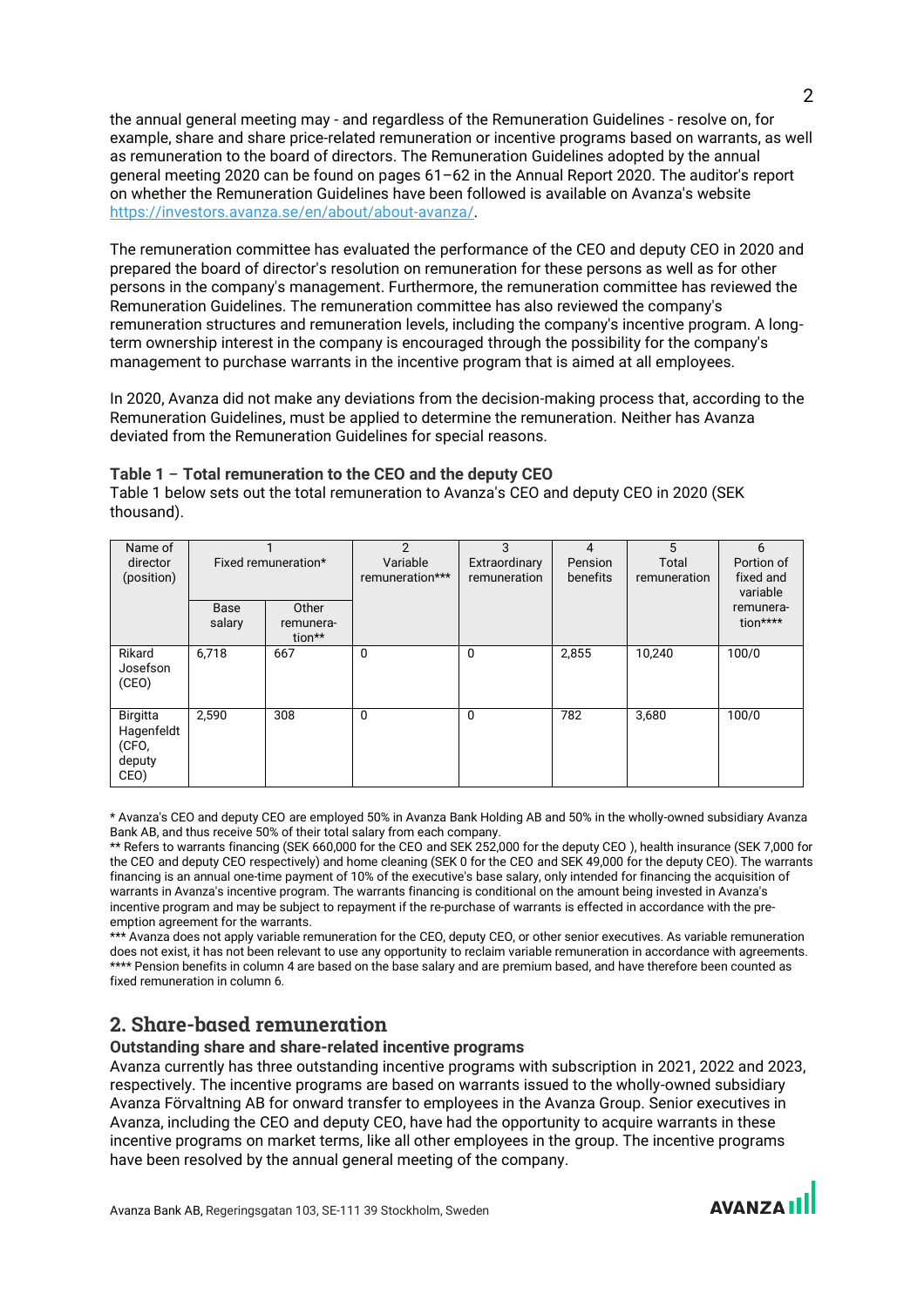The warrants in the respective incentive program have been acquired on market terms with the application of established calculation models (Black & Scholes). Each warrant gives a right to subscribe for one new share in Avanza at a subscription price corresponding to an amount of 120 percent of the weighted average price of the completed trades in Avanza's shares on 30 August 2018 (Incentive program Warrants 2018/2021), on 29 August 2019 (Incentive program Warrants 2019/2022) and 27 August 2020 (Incentive program Warrants 2020/2023). Subscription of shares with the warrants can take place on predetermined dates that occur approximately three years after the acquisition of the warrants.

Avanza's group management, which includes the CEO and deputy CEO, receives, unlike other employees in the Avanza Group, warrants financing for the acquisition of warrants (see Table 1 above for more information on warrants financing). As participation in the programs takes place on market terms and requires the investors' own investment, the incentive programs are not associated with any performance criteria.

One incentive program (Warrants 2017/2020) has expired in 2020. The warrants were acquired on market terms with the application of established calculation models (Black & Scholes). Each warrant gave a right to subscribe for one new share in Avanza at a subscription price corresponding to an amount of 120 percent of the weighted average price of the completed trades in Avanza's shares on 25 August 2017, i.e. SEK 86.20. Subscription of shares with the warrants could take place from 26 August 2020 up to and including 30 August 2020. All allotted warrants were exercised and a total of 1,167,688 shares were subscribed for with the warrants by the employees of the Avanza Group. The dilution of the total number of shares in the company as a result of the subscription of shares amounted to approximately 0.8%.

| Name of<br>director,<br>position |                                      |                                                             | Principal terms and conditions of the warrant program  | Information about the reported financial year                         |                                                     |                           |                                         |                                            |
|----------------------------------|--------------------------------------|-------------------------------------------------------------|--------------------------------------------------------|-----------------------------------------------------------------------|-----------------------------------------------------|---------------------------|-----------------------------------------|--------------------------------------------|
|                                  |                                      |                                                             |                                                        |                                                                       | <b>Balance</b><br>B/F                               | During the year           |                                         | Balance C/F                                |
|                                  | $\mathbf{1}$<br>Incentive<br>program | $\overline{2}$<br>Premium<br>paid &<br>allotment<br>$date*$ | 3<br>Subscription<br>period /<br>subscription<br>dates | 4<br>Subscription<br>price &<br>subscription<br>dates for<br>shares** | 5<br>Warrants<br>at the<br>beginning<br>of the year | 6<br>Warrants<br>allotted | $\overline{7}$<br>Warrants<br>exercised | 8<br>Warrants<br>allotted &<br>outstanding |
|                                  | Warrants<br>2017/<br>2020            | SEK 3.48***<br>2017-08-25                                   | 2020-08-26<br>until and<br>including<br>2020-08-30     | SEK 86.20***<br>2020-08-28                                            | 49,900***                                           | $\Omega$                  | 49.900***                               | $\mathbf{0}$                               |
| Rikard<br>Josefson,<br>CEO       | Warrants<br>2018/<br>2021            | SEK 7.35***<br>2018-08-30                                   | 2021-08-27<br>until and<br>including<br>2021-09-21     | <b>SEK</b><br>100.86***<br>Subscription<br>not yet<br>possible        | $50,000***$                                         | 0                         | $\Omega$                                | $50,000***$                                |
|                                  | Warrants<br>2019/<br>2022            | <b>SEK 4.31</b><br>2019-08-29                               | 2022-08-26<br>until and<br>including<br>2022-09-01     | <b>SEK 94.80</b><br>Subscription<br>not yet<br>possible               | 80,000                                              | $\Omega$                  | $\Omega$                                | 80,000                                     |
|                                  | Warrants<br>2020/<br>2023            | <b>SEK 9.86</b><br>2020-08-27                               | 2023-08-31<br>2023-10-26<br>2023-11-23                 | SEK 194.09<br>Subscription<br>not yet<br>possible                     | $\mathbf{0}$                                        | 35,490                    | $\Omega$                                | 35,490                                     |
|                                  |                                      |                                                             |                                                        |                                                                       | 179.900                                             | 35.490                    | 49.900                                  | 165.490                                    |

#### **Table 2A – Incentive programs based on warrants, CEO**

\* Premium rounded to two decimal places.

\*\* The subscription price may be subject to recalculation in accordance with the terms and conditions of the incentive programs.

3

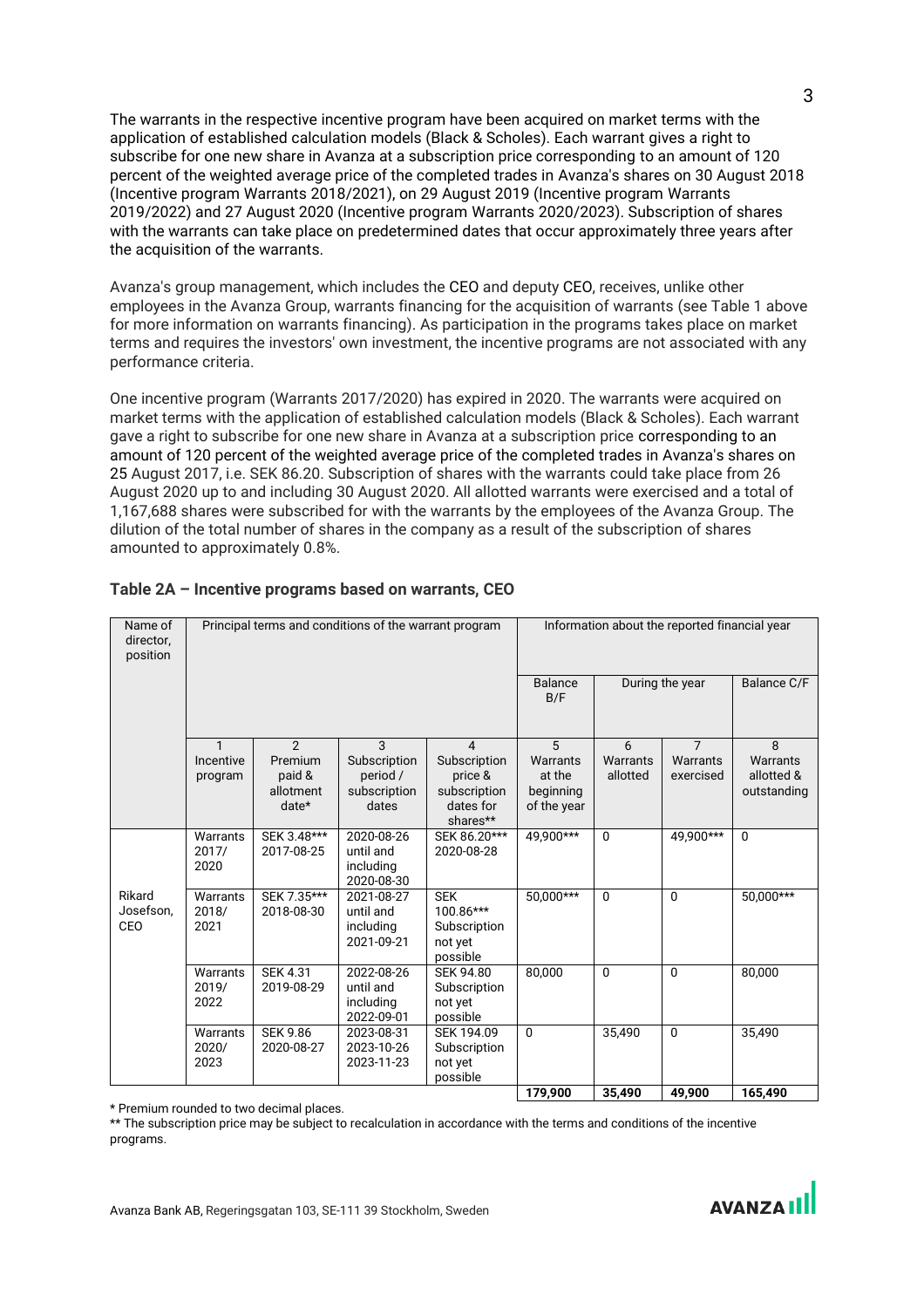\*\*\* Recalculated in accordance with the terms and conditions of the incentive programs after share split 5:1 resolved by the annual general meeting 2019.

| Name of<br>director,<br>position                        |                           |                                       | Principal terms and conditions of the warrant program | Information about the reported financial year           |                       |                      |                       |                        |
|---------------------------------------------------------|---------------------------|---------------------------------------|-------------------------------------------------------|---------------------------------------------------------|-----------------------|----------------------|-----------------------|------------------------|
|                                                         |                           |                                       |                                                       |                                                         | <b>Balance</b><br>B/F | During the year      |                       | <b>Balance</b><br>C/F  |
|                                                         | $\mathbf{1}$              | $\overline{2}$                        | 3                                                     | $\overline{4}$                                          | 5                     | 6                    | $\overline{7}$        | $\mathsf{R}$           |
|                                                         | Incentive                 | Premium<br>paid &                     | Subscription<br>period /                              | Subscription<br>price &                                 | Warrants<br>at the    | Warrants<br>allotted | Warrants<br>exercised | Warrants<br>allotted & |
|                                                         | program                   | allotment                             | subscription                                          | subscription                                            | beginning             |                      |                       | outstanding            |
|                                                         |                           | $date*$                               | dates                                                 | dates for                                               | of the                |                      |                       |                        |
|                                                         |                           |                                       |                                                       | shares**                                                | year                  |                      |                       |                        |
|                                                         | Warrants<br>2017/<br>2020 | <b>SEK</b><br>$3.48***$<br>2017-08-25 | 2020-08-26<br>until and<br>including<br>2020-08-30    | SEK 86.20***<br>2020-08-28                              | 86.027***             | $\Omega$             | 86,027**<br>$\star$   | $\Omega$               |
| <b>Birgitta</b><br>Hagenfeldt,<br>CFO and<br>deputy CEO | Warrants<br>2018/<br>2021 | <b>SEK</b><br>$7.35***$<br>2018-08-30 | 2021-08-27<br>until and<br>including<br>2021-09-21    | SEK 100.86***<br>Subscription<br>not yet<br>possible    | 40.800***             | $\Omega$             | $\Omega$              | 40.800***              |
|                                                         | Warrants<br>2019/<br>2022 | <b>SEK 4.31</b><br>2019-08-29         | 2022-08-26<br>until and<br>including<br>2022-09-01    | <b>SEK 94.80</b><br>Subscription<br>not yet<br>possible | 69.650                | $\Omega$             | $\Omega$              | 69.650                 |
|                                                         | Warrants<br>2020/<br>2023 | <b>SEK 9.86</b><br>2020-08-27         | 2023-08-31<br>2023-10-26<br>2023-11-23                | SEK 194.09<br>Subscription<br>not yet<br>possible       | $\Omega$              | 30.420               | $\Omega$              | 30.420                 |
|                                                         |                           |                                       |                                                       |                                                         | 196,477               | 30,429               | 86.027                | 140.870                |

\* Premium rounded to two decimal places.

\*\* The subscription price may be subject to recalculation in accordance with the terms and conditions of the incentive programs.

\*\*\* Recalculated in accordance with the terms and conditions of the incentive programs after share split 5:1 resolved by the annual general meeting 2019.

## **3. Compliance with the Remuneration Guidelines and application of performance criteria**

The company's business strategy is to create long-term growth in operating income through strong customer growth through satisfied customers in combination with a scalable business model with the market's lowest cost to savings ratio. This enables continued development and creates shareholder value.

A successful implementation of the company's business strategy and the safeguarding of the company's long-term interests, including its sustainability, require the company to be able to recruit and retain qualified employees. In order to do this, the company needs to be able to offer marketbased remuneration.

Avanza does not apply variable remuneration for senior executives such as the CEO and deputy CEO. Therefore, there are no variable remuneration that is linked to certain performance criteria. Avanza's CEO and deputy CEO have individual goals that are related to the overall goals of the Avanza Group. These goals include areas such as customer satisfaction, shareholder interests and market reputation. The fulfillment of individual goals is evaluated annually by the remuneration committee and the board of directors, and forms, together with the board of directors' evaluation of the CEO's work, the basis for determining the remuneration to the CEO and deputy CEO for the coming year.